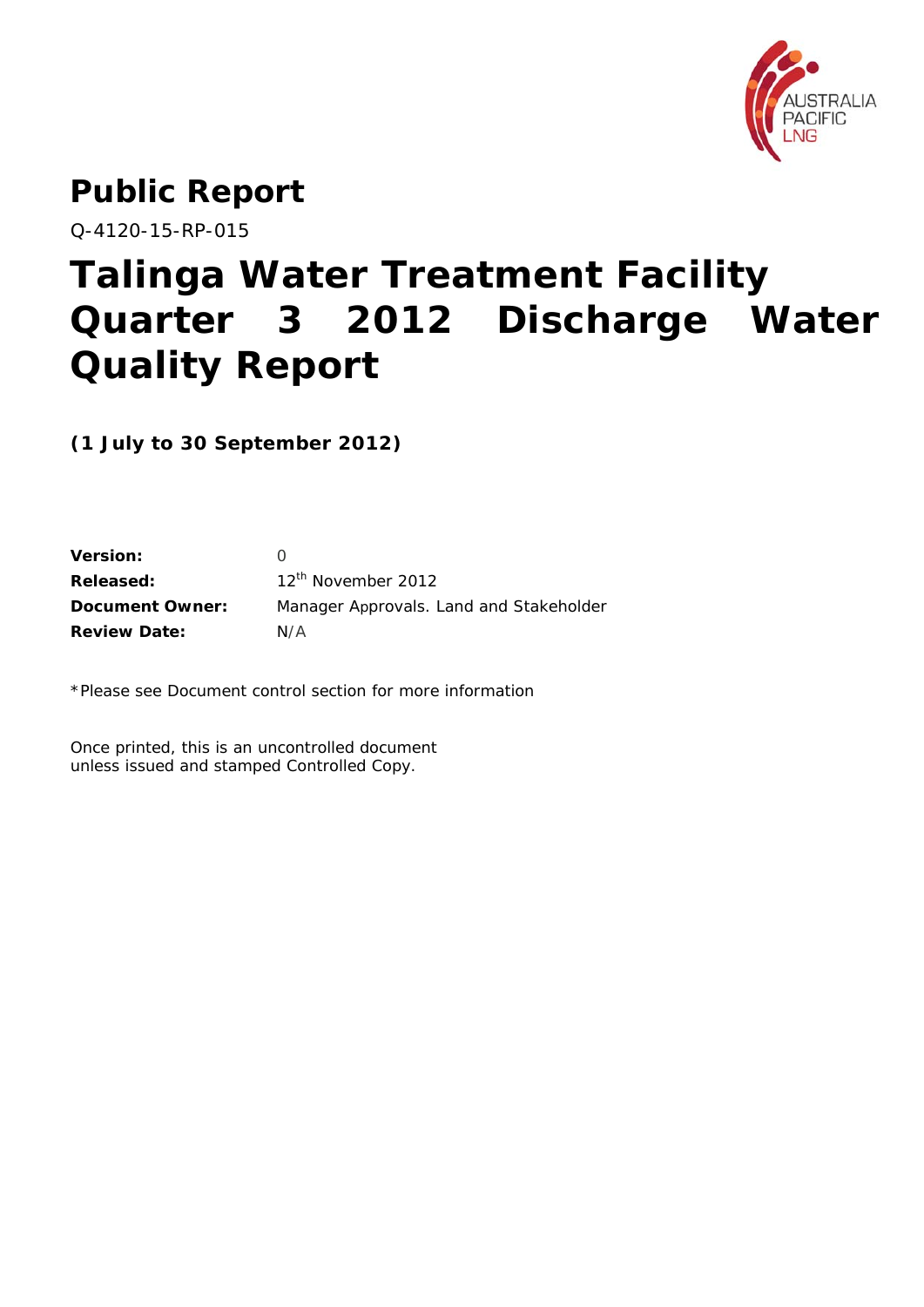### **Contents**



| 1. Summary                                                                                   | 3              |  |
|----------------------------------------------------------------------------------------------|----------------|--|
| 2. Introduction                                                                              | 3              |  |
| 3. Talinga Water Treatment Facility Scheme Description                                       | 5              |  |
| 3.1. Feed Pond                                                                               | 5              |  |
| 3.2. Filtration                                                                              | 6              |  |
| 3.3. Reverse Osmosis                                                                         | 6              |  |
| 3.4. Treated CSG Water Conditioning                                                          | 6              |  |
| 4. Approvals, Monitoring and Results                                                         | 6              |  |
| 4.1. Regular External Laboratory Monitoring                                                  | 6              |  |
| 4.2. TWTF Online Indicator Monitoring                                                        | $\overline{7}$ |  |
| 4.3. Discharged Treated CSG Water Quality                                                    | $\overline{7}$ |  |
| Attachment 1: Summary of Weekly and Quarterly Treated CSG Water<br><b>Quality Monitoring</b> | 9              |  |
| Glossary                                                                                     | 14             |  |
| <b>ABBREVIATIONS &amp; ACRONYMS</b>                                                          | 15             |  |
| <b>Document control</b>                                                                      | 16             |  |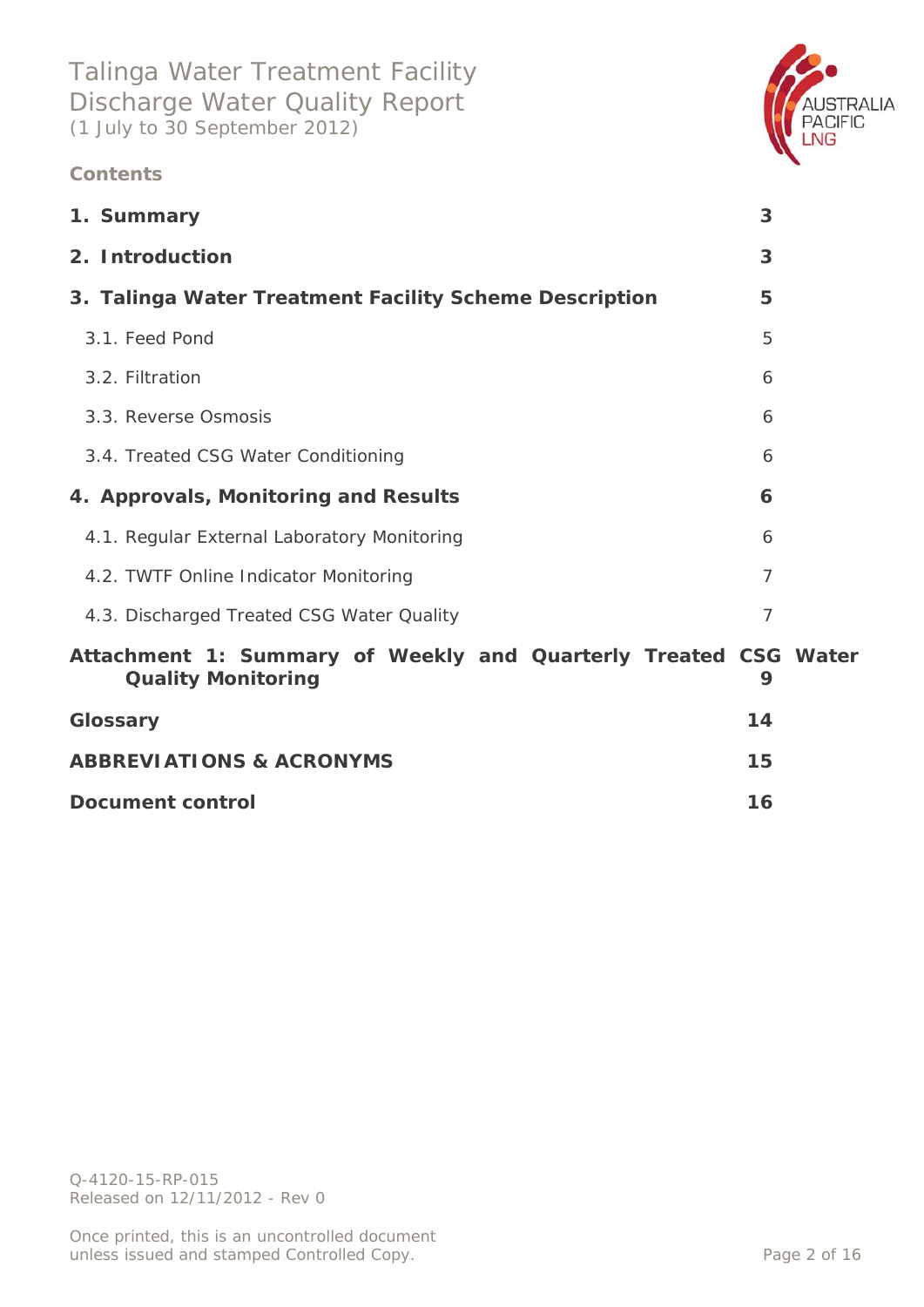

### **1. Summary**

Australia Pacific LNG is a joint venture between Origin, ConocoPhillips and Sinopec, to deliver a coal seam gas (CSG) to Liquefied Natural Gas (LNG) project which will deliver gas to domestic and overseas markets.

Australia Pacific LNG is the leading CSG producer in Queensland, supplying more than 40% of the State's domestic gas requirements.

The Talinga Water Treatment Facility (TWTF) has been designed using the best available technology to treat water produced as part of the gas extraction process so that it can be put to a number of beneficial uses. Treated CSG water is also discharged to the Condamine River, which is a source of public drinking water.

This report presents a summary of the water quality monitoring results obtained during the third quarter of Year 2012. During the quarter there has been *no exceedances in quality criteria*, demonstrating that the TWTF consistently and reliably treats CSG water to a standard which is safe for discharge into a source of public drinking water. This Report has been produced in accordance with the Queensland Government's *Public Reporting Guideline for Recycled Water Schemes* (DERM, 2011) and the *Water Supply (Safety and Reliability) Act 2008* (the Act).

### **2. Introduction**

CSG production relies on the removal of water from the coal seams allowing gas to flow so that it can be readily extracted. The removed water is referred to as CSG water.

CSG water is generally of low quality with very few applications for direct use. Users of water from coal seams are generally restricted to a small numbers of agricultural and industrial operations. To maximise the potential future value of CSG water, Australia Pacific LNG has chosen to utilise an advanced desalination process to treat the water to a quality consistent with domestic potable water supplies.

The TWTF is one of Australia Pacific LNG's major installations where CSG water is treated. The TWTF uses the best available technologies to treat the water to a quality consistent with domestic potable supply.

Once treated, the CSG water is used onsite for Australia Pacific LNG's business activities including for drinking and domestic purposes, operations service water and construction activities. This reduces Australia Pacific LNG's reliance on other water resources.

The treated CSG water is also discharged to the Condamine River where it contributes to the base flows. The Condamine River is an essential resource to local communities and landowners in the region. It is the principal drinking water supply for the Condamine Township (located approximately forty seven kilometres downstream of the TWTF discharge location) as well being used for agricultural irrigation and to support local industries. Protecting its existing quality and condition is therefore vital to ensure its long term sustainable use.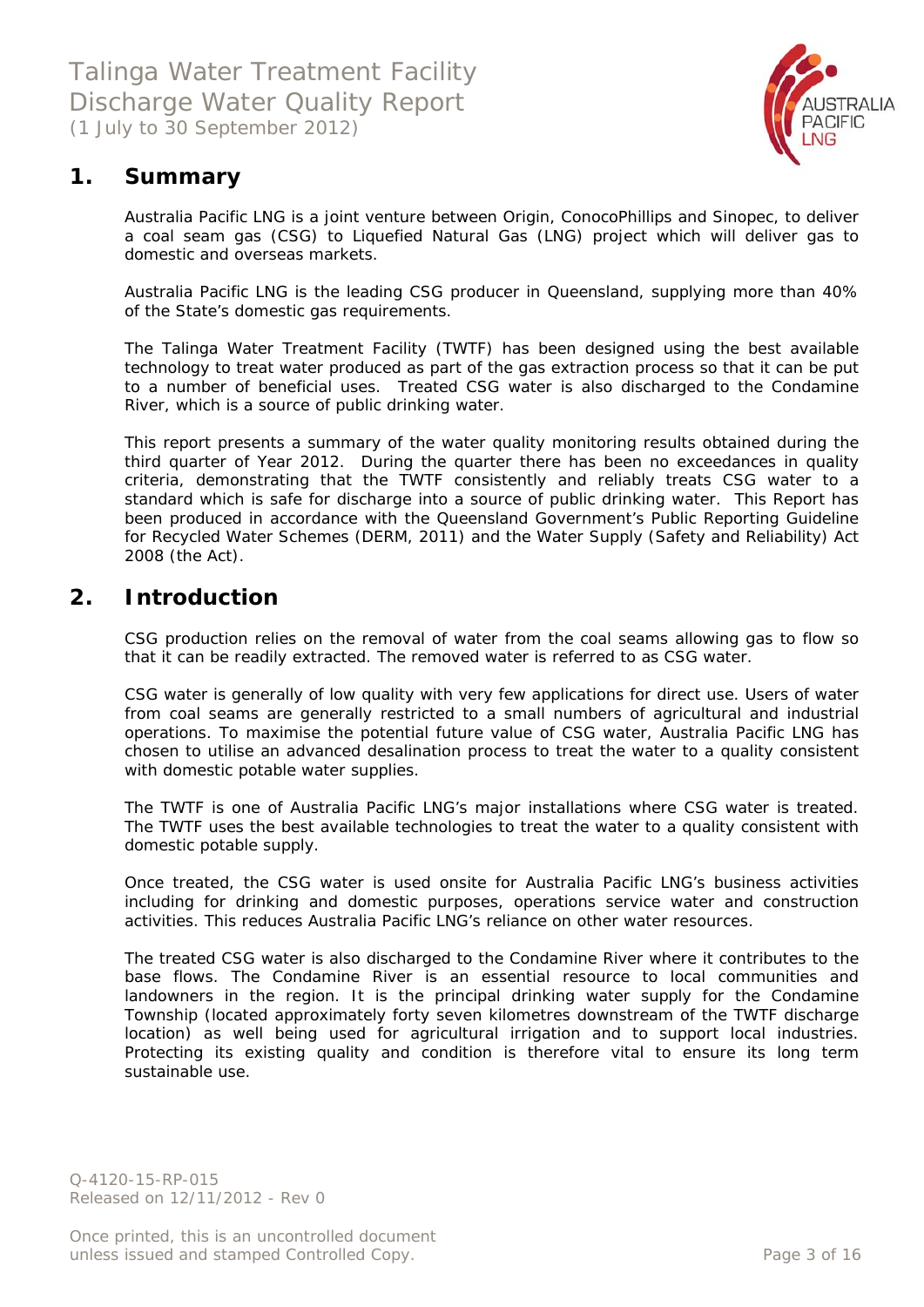



#### **Figure 1 - TWTF Discharge Location**

To ensure the safety and reliability of the treated CSG water entering the river, Australia Pacific LNG is engaged in a comprehensive ongoing monitoring program of water quality sampling, testing and reporting. This report summarises the results of that monitoring conducted during the third quarter (i.e. from 1 July to 30 September) of the Year 2012.

In presenting this information Australia Pacific LNG honours its commitment to providing transparency and ensuring the community, landowners and other key stakeholders have confidence that the treated CSG water can be safely discharged into a source of drinking water.

Quarterly reporting will continue throughout the Facility's operational life while it is discharging water into a source of drinking water.

All the reporting is publicly available and can be viewed and downloaded from the Australia Pacific LNG website at www.aplng.com.au. Any enquiries relating to this report should be made to toll free number 1800 526 369.

Alternatively, general enquires can be made by email (contact@aplng.com.au) or mail to Australia Pacific LNG Pty Limited, GPO Box 148, Brisbane, QLD, 4001.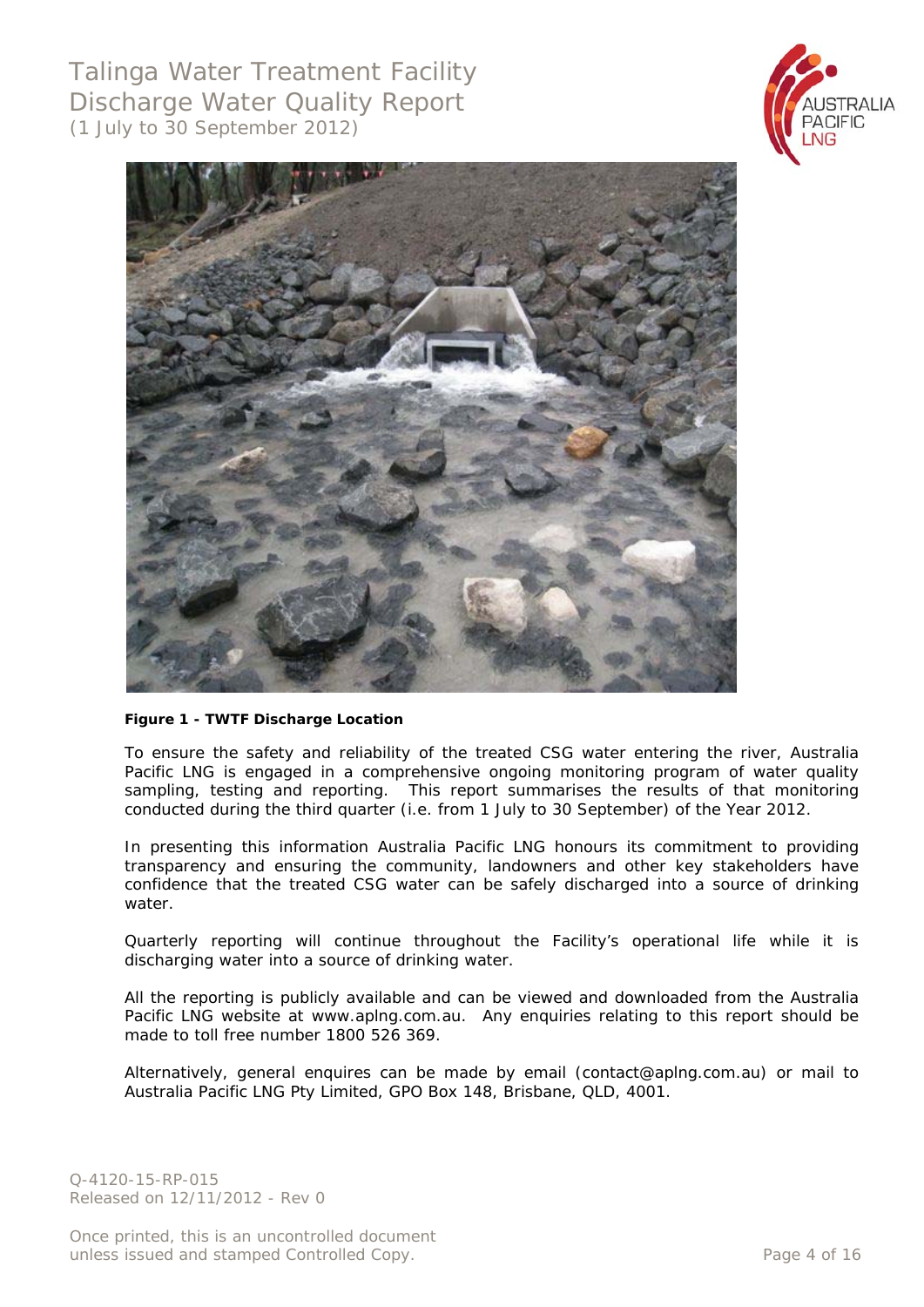

## **3. Talinga Water Treatment Facility Scheme Description**

The TWTF uses a series of water screening, filtration and reverse osmosis processes to remove impurities from the CSG water to ensure its safety and reliability for supply into a drinking water source and beneficial uses. The key treatment processes include:

- Feed pond;
- Filtration;
- Reverse osmosis; and
- Treated CSG water conditioning.



**Figure 2 - TWTF Process Schematic** 

#### **3.1. Feed Pond**

Untreated CSG water gathered from the gas field is temporarily stored in a feed pond prior to its treatment by the TWTF. The feed pond holds the CSG water for approximately one to two weeks. This allows the settlement of coarse suspended sediments and provides opportunity for the CSG water to aerate and oxygenate.

Q-4120-15-RP-015 Released on 12/11/2012 - Rev 0

Once printed, this is an uncontrolled document unless issued and stamped Controlled Copy. The example of the example of 16 and 16 and 16 and 16 and 16 and 16 and 16 and 16 and 16 and 16 and 16 and 16 and 16 and 16 and 16 and 16 and 16 and 16 and 16 and 16 and 16 and 16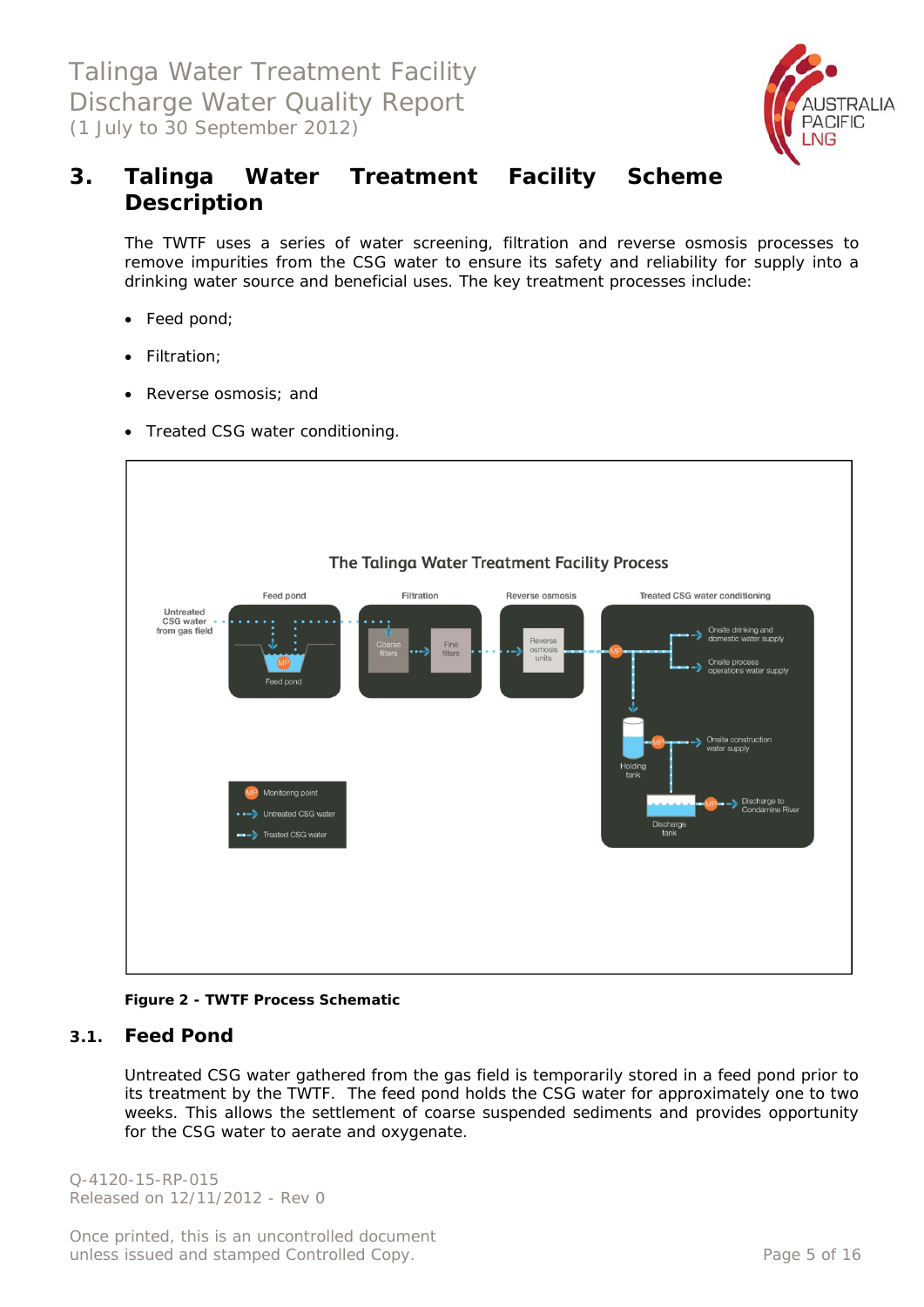

### **3.2. Filtration**

The CSG water is then passed through a coarse filter and then a fine filter to remove any particles or suspended sediments that have not settled within the feed pond. A disinfectant commonly used in domestic water treatment facilities is also added prior to the filtration process to protect the treatment system.

#### **3.3. Reverse Osmosis**

Prior to reverse osmosis, the disinfectant added during the filtration process is removed to protect the membranes from oxidation.

Reverse osmosis involves passing the CSG water through fine membranes at high pressure. This removes most of the dissolved salts and other trace elements.

At this point the water is either transferred to a holding tank, where it is held prior to discharge or piped for use onsite.

#### **3.4. Treated CSG Water Conditioning**

Prior to entering the holding tank, the pH of the treated CSG water is adjusted to ensure its suitability for use and any existing disinfectant in the system is removed.

Where the treated CSG water is discharged to the Condamine River, calcium and magnesium are added. This conditioning is undertaken to ensure a minimum level of these elements are present in the Condamine River to protect the environment.

### **4. Approvals, Monitoring and Results**

In order to discharge to the Condamine River, Australia Pacific LNG gained approval from the Queensland Government's Department of Environment and Heritage Protection (DEHP). The approval was granted under two separate pieces of the Queensland legislation; the Environmental Protection Act (1994) and the Water Supply (Safety and Reliability) Act 2008.

On the 2<sup>nd</sup> of March 2012, Australia Pacific LNG received approval from the Office of Water Supply Regulator (OWSR) for the proposed Recycled Water Management Plan submitted for the Talinga recycled water scheme. Australia Pacific LNG is the first CSG Company to be granted such an approval. The TWTF RWMP replaces the interim RWMP that was prescribed in the Water Supply (Safety and Reliability) Regulation 2011.

This quarterly monitoring report aims to satisfy the reporting requirements of the RWMP.

#### **4.1. Regular External Laboratory Monitoring**

The CSG water and treated CSG water is sampled on a weekly basis for a standard set of parameters and a quarterly basis for a specific set of parameters (refer to Tables 2 and 3 respectively) and sent to an independent laboratory for testing. The sampling takes place at the discharge tank prior to the release of the treated CSG water to the Condamine River.

The samples are tested for a comprehensive range of parameters. A summary of the full water quality monitoring results for the TWTF is shown in Attachment 1 at the end of this report.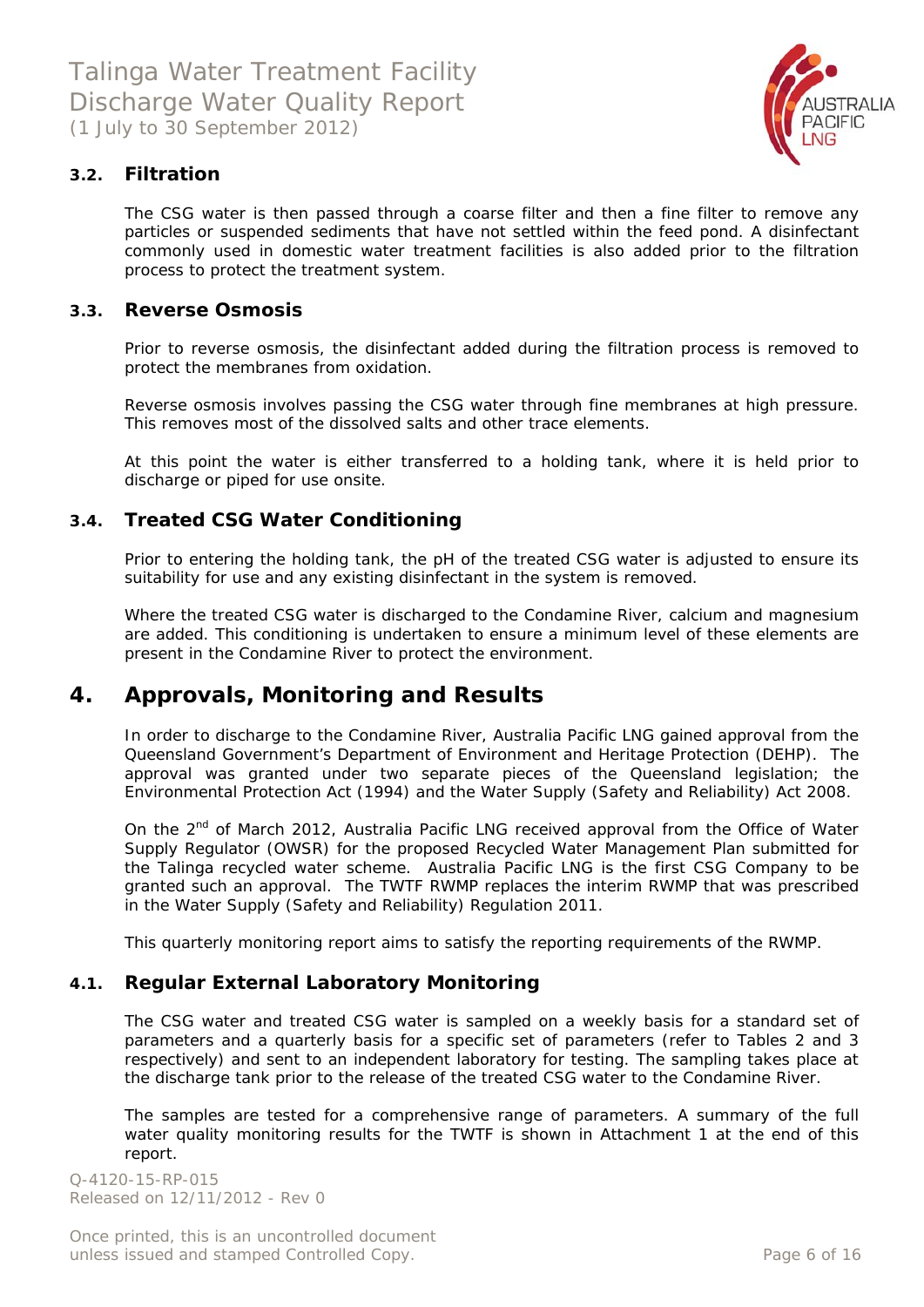

The water quality monitoring is undertaken using an industry-wide protocol developed by Standards Australia and the Department of Environment and Heritage Protection (formerly the Department of Environment and Resource Management). Following these standards ensures the water samples are correctly obtained, stored and transported to allow accurate and representative testing in the laboratory.

The water is tested at a variety of laboratories that are independent of Australia Pacific LNG's operations. Each laboratory is accredited by the National Association of Testing Authorities (NATA) for each parameter monitored for in this program.

*"NATA is the authority that provides independent assurance of technical competence through a proven network of best practice industry experts for customers who require confidence in the delivery of their products and services"* – NATA website.

The monitoring of treated CSG water from the TWTF are summarised in the Table 1. The results of the monitoring show that all parameters were below the water quality limits for the reporting period. This confirms the TWTF processes are both safe and reliable at treating CSG water prior to its discharge into a source of drinking water.

#### **4.2. TWTF Online Indicator Monitoring**

Water quality indicators, such as pH, turbidity, conductivity, dissolved oxygen and total chlorine are monitored by an online monitoring system to provide a real time overview of the performance and integrity of the treatment process within the facility.

Should any of these indicators vary from their expected ranges, discharge of water to the Condamine River is suspended immediately. No discharge occurs until further investigation, monitoring and corrections are made to ensure the final water quality is safe. This process ensures the quality of water from the TWTF is maintained at the highest level possible.

#### **4.3. Discharged Treated CSG Water Quality**

During the third quarter of Year 2012, no water quality values outside the specified limits were recorded.

The summary table below presents parameters that were detected in the third quarter of Year 2012. All parameters that were detected are notably less than the discharge water quality limits, indicating the discharge from the TWTF complied with its discharge limits during the reporting period.

A complete summary of the monitoring data is provided in Attachment 1 of this report along with a glossary of the parameters analysed.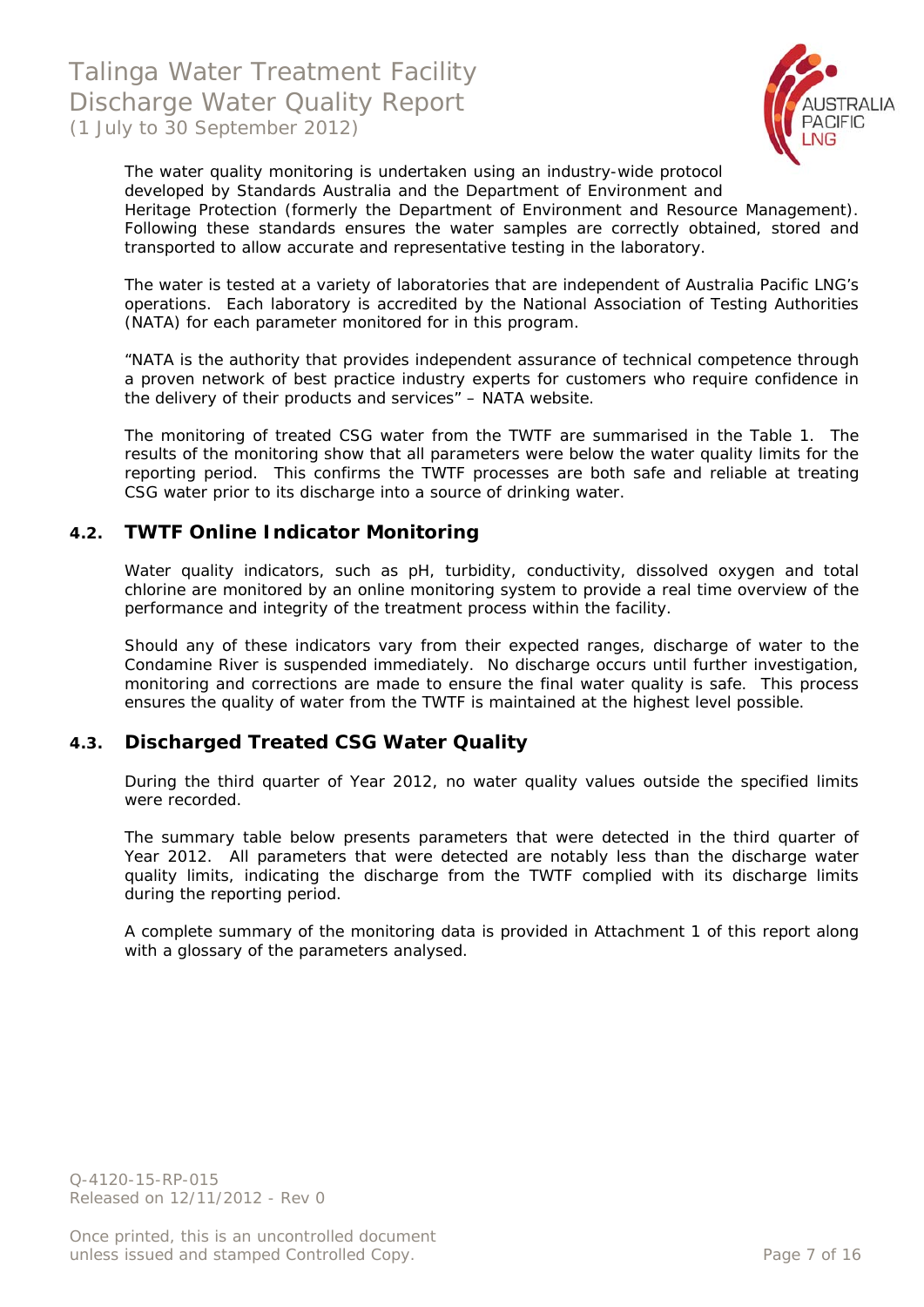

#### **Table 1 - Summary of Maximum Detected Monitoring Results for Treated CSG Water during the third Quarter Year 2012**

|                                                              |                                     | Compliance<br>with Water<br>Quality | Water<br>Quality |                     | <b>Maximum</b><br><b>Detected</b><br><b>Concentration for</b> |
|--------------------------------------------------------------|-------------------------------------|-------------------------------------|------------------|---------------------|---------------------------------------------------------------|
| <b>BTEX</b>                                                  | Parameter<br>All Tested Parameters  | Limit<br>100%                       | Limit<br>Various | <b>Unit</b><br>µg/L | <b>Treated CSG Water</b><br>ND                                |
| <b>Disinfection By-products</b>                              | All Tested Parameters               | 100%                                | Various          | µg/L                | <b>ND</b>                                                     |
|                                                              | <b>Bisphenol A</b>                  |                                     | 200              | μg/L                | <b>ND</b>                                                     |
| <b>Endocrine-Disrupting</b><br><b>Chemicals and Hormones</b> | Nonylphenol                         | 100%                                | 500              | $\mu$ g/L           | <b>ND</b>                                                     |
|                                                              | Ammonia as N                        |                                     | 500              | µg/L                | 233                                                           |
|                                                              | <b>Bromide</b>                      |                                     | 7000             | µg/L                | 190                                                           |
|                                                              | Chlorine                            |                                     | 5000             | μg/L                | 90                                                            |
| <b>Inorganic Compounds</b>                                   | Cyanide Total                       | 100%                                | 80               | $\mu$ g/L           | 15                                                            |
|                                                              | Fluoride                            |                                     | 1500             | μg/L                | 310                                                           |
|                                                              | Iodide                              |                                     | 100              | μg/L                | 14                                                            |
|                                                              | Sulphate                            |                                     | 500000           | $\mu$ g/L           | 10800                                                         |
|                                                              | Aluminium                           |                                     | 200              | μg/L                | 77                                                            |
|                                                              | Arsenic                             |                                     | $\overline{7}$   | μg/L                | 2.8                                                           |
|                                                              | <b>Barium</b>                       |                                     | 700              | $\mu$ g/L           | 23.3                                                          |
|                                                              | Boron                               |                                     | 4000             | μg/L                | 960                                                           |
|                                                              | Cadmium                             |                                     | $\overline{2}$   | μg/L                | $0.1*$                                                        |
|                                                              | Chromium                            |                                     | 50               | $\mu$ g/L           | 9.8                                                           |
|                                                              | Copper                              |                                     | 2000             | μg/L                | 10.4                                                          |
| <b>Metals</b>                                                | Iron                                | 100%                                | 300              | μg/L                | 90                                                            |
|                                                              | Lead                                |                                     | 10               | $\mu$ g/L           | 0.8                                                           |
|                                                              | Manganese                           |                                     | 500              | $\mu$ g/L           | 5                                                             |
|                                                              | Molybdenum                          |                                     | 50               | µg/L                | 0.2                                                           |
|                                                              | Nickel                              |                                     | 20               | μg/L                | 1.3                                                           |
|                                                              | Strontium                           |                                     | 4000             | $\mu$ g/L           | 35.6                                                          |
|                                                              | Zinc                                |                                     | 3000             | µg/L                | 9.1                                                           |
| <b>Nitrosamines</b>                                          | N-Nitrosodimethylamine (NDMA)       | 100%                                | 0.1              | μg/L                | <b>ND</b>                                                     |
| <b>Poly Aromatic</b>                                         | PAH (as B(a)P TEF)                  | 100%                                | 0.01             | $\mu$ g/L           | <b>ND</b>                                                     |
| Hydrocarbons<br><b>Total Petroleum</b>                       |                                     |                                     |                  |                     |                                                               |
| <b>Hydrocarbons</b>                                          | <b>Total Petroleum Hydrocarbons</b> | 100%                                | 200              | μg/L                | <b>ND</b>                                                     |
|                                                              | Bromodichloromethane                |                                     | 6                | μg/L                | <b>ND</b>                                                     |
| <b>Trihalomethanes</b>                                       | Bromoform                           | 100%                                | 100              | μg/L                | <b>ND</b>                                                     |
|                                                              | Dibromochloromethane                |                                     | 100              | $\mu$ g/L           | <b>ND</b>                                                     |
|                                                              | Chloroform                          |                                     | 200              | μg/L                | $2.3*$                                                        |

Q-4120-15-RP-015 Released on 12/11/2012 - Rev 0

Once printed, this is an uncontrolled document unless issued and stamped Controlled Copy. The extendion of the Page 8 of 16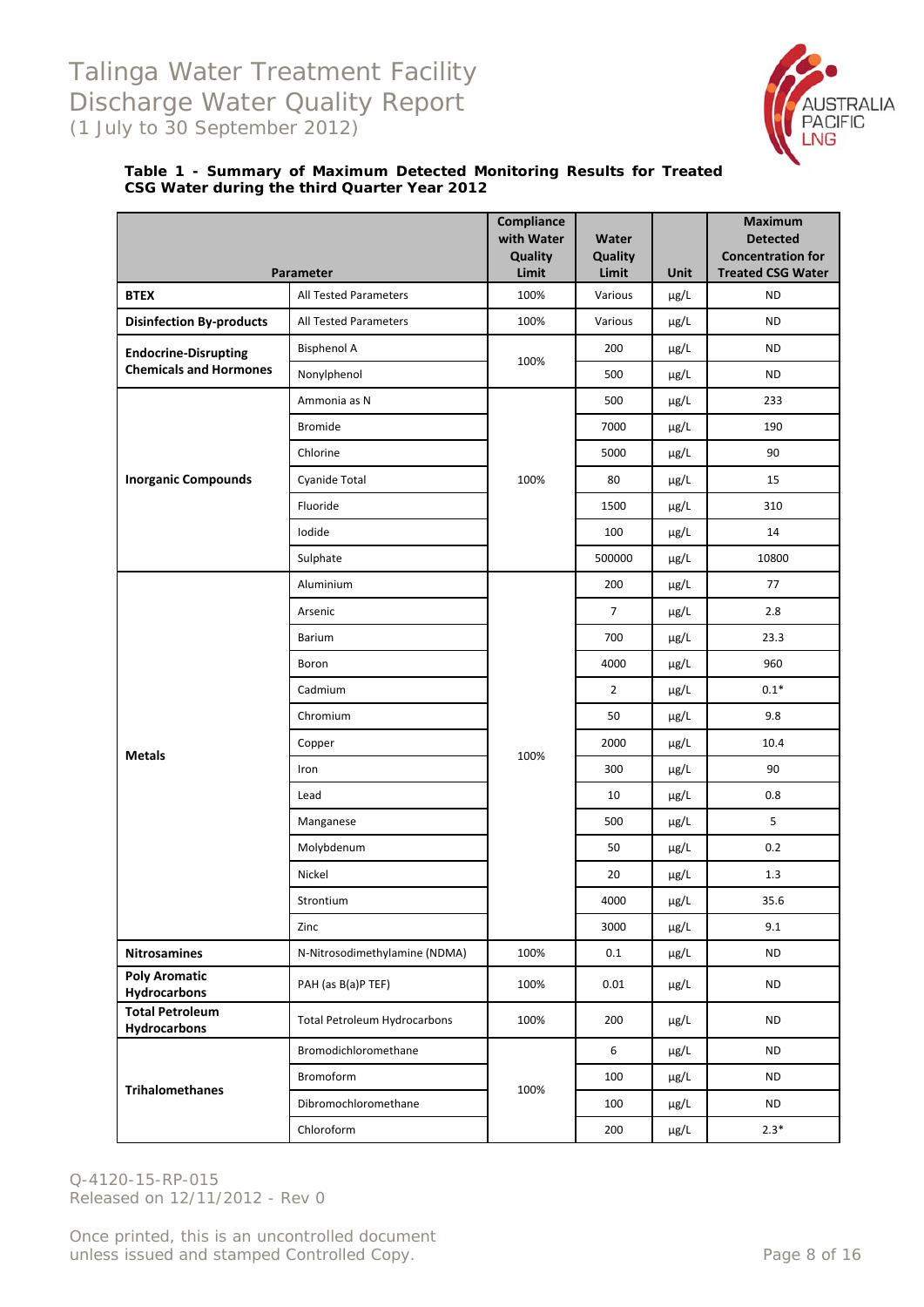

|                              |                              | Compliance<br>with Water<br><b>Quality</b> | Water<br>Quality |         | <b>Maximum</b><br><b>Detected</b><br><b>Concentration for</b> |
|------------------------------|------------------------------|--------------------------------------------|------------------|---------|---------------------------------------------------------------|
|                              | <b>Parameter</b>             | Limit                                      | Limit            | Unit    | <b>Treated CSG Water</b>                                      |
| <b>Radiological Products</b> | <b>All Tested Parameters</b> | 100%                                       | 0.5              | $BqI-1$ | <b>ND</b>                                                     |

#### **Notes:**

ND - Not Detected by laboratory

\* Detected on one occasion during the third quarter of Year 2012.

### **Attachment 1: Summary of Weekly and Quarterly Treated CSG Water Quality Monitoring**

The following section presents a full summary of the weekly and quarterly monitoring undertaken on the treated CSG water discharged to the Condamine River. The results cover the third quarter of Year 2012, from 1 July 2012 to 30 September 2012. The monitoring results have been summarised to show the following:

**Parameter** – This lists the public health water quality parameters tested at the point of discharge. An explanation of the parameters is provided in the Glossary.

**Water Quality Limit** – This shows the limits set by OWSR.

**Unit** –This shows the corresponding parameter unit of measurement. It is presented in micro-grams (µg) per litre (L) unless otherwise stated. This unit can also be represented as 'parts per billion' (ppb). Exceptions to this are listed in the reporting tables.

**Monitoring Results** – For any sample where the laboratory detected the presence of one of the test parameters on one or more occasion, the minimum, maximum and average (mean) concentration is reported. Also shown is the concentration below which 95% of the monitoring results fall. This is represented as the 95<sup>th</sup> percentile and allows any anomalies and outlying high results to be removed.

**Sampling Results** – For reasons explained below the results table, there are instances where sampling was not conducted on several of the weeks within the reporting period. For this reason, the total number of reporting weeks is shown, along with the number of samples taken, the number of samples analysed and the number of sample results pending.

Q-4120-15-RP-015 Released on 12/11/2012 - Rev 0

Once printed, this is an uncontrolled document unless issued and stamped Controlled Copy. The example of the example of 16 and 16 and 16 and 16 and 16 and 16 and 16 and 16 and 16 and 16 and 16 and 16 and 16 and 16 and 16 and 16 and 16 and 16 and 16 and 16 and 16 and 16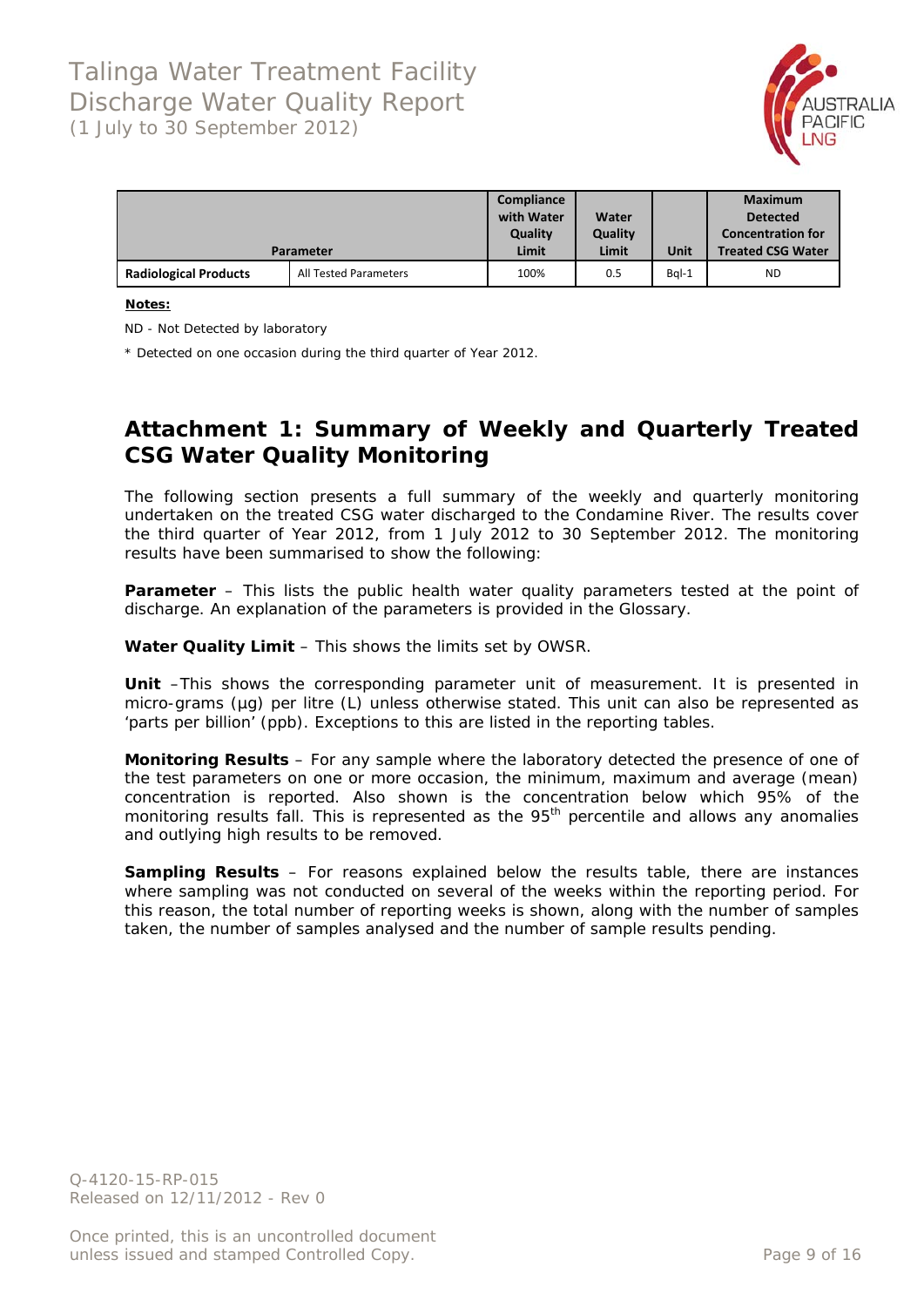

#### **Table 2 Weekly water quality monitoring results**

|                  |                |                             |                     |           |                                   |                                             | Monitoring Results for the Reporting Period |                                | <b>Sampling Results for the Reporting Period</b> |                                     |                                  |                                                            |                           |
|------------------|----------------|-----------------------------|---------------------|-----------|-----------------------------------|---------------------------------------------|---------------------------------------------|--------------------------------|--------------------------------------------------|-------------------------------------|----------------------------------|------------------------------------------------------------|---------------------------|
| Parameter        |                | <b>Disinfectant product</b> | Water Quality Limit | Units     | Minimum Detected<br>Concentration | Concentration<br>Maximum<br><b>Detected</b> | Mean Detected<br>Concentration              | 95 <sup>th</sup><br>Percentile | Number of Times<br>Parameter<br>Detected         | <b>Total Number</b><br><b>Weeks</b> | Total Number of<br>Samples Taken | Samples Analysed<br><b>Total Number of</b><br>and Reported | Sample Results<br>Pending |
|                  | Benzene        |                             | $\mathbf{1}$        | µg/L      |                                   |                                             | <b>ND</b>                                   |                                | $\mathbf{0}$                                     | 13                                  | 11                               | 11                                                         | $\mathbf 0$               |
| <b>BTEX</b>      | Toluene        |                             | 800                 | $\mu$ g/L |                                   |                                             | <b>ND</b>                                   |                                | 0                                                | 13                                  | 11                               | 11                                                         | $\mathbf 0$               |
|                  | Ethylbenzene   |                             | 300                 | µg/L      |                                   |                                             | <b>ND</b>                                   |                                | 0                                                | 13                                  | 11                               | 11                                                         | $\mathbf 0$               |
|                  | Xylene Total   |                             | 600                 | µg/L      |                                   |                                             | <b>ND</b>                                   |                                | 0                                                | 13                                  | 11                               | 11                                                         | $\mathbf 0$               |
|                  | Ammonia as N   |                             | 500                 | µg/L      | 141                               | 233                                         | 193                                         | 230                            | 11                                               | 13                                  | 11                               | 11                                                         | $\mathbf 0$               |
|                  | <b>Bromide</b> |                             | 7000                | µg/L      | 122                               | 190                                         | 153                                         | 190                            | 11                                               | 13                                  | 11                               | 11                                                         | 0                         |
|                  | Chlorine       | $\ast$                      | 5000                | µg/L      | 10                                | 90                                          | 48                                          | 84                             | $\overline{4}$                                   | 13                                  | 11                               | 11                                                         | $\mathbf 0$               |
| Inorganic        | Cyanide Total  |                             | 80                  | µg/L      | $\overline{4}$                    | 15                                          | 8                                           | 14                             | 3                                                | 13                                  | 11                               | 11                                                         | $\mathbf 0$               |
| <b>Compounds</b> | Fluoride       |                             | 1500                | µg/L      | 150                               | 310                                         | 227                                         | 301                            | 10                                               | 13                                  | 11                               | 11                                                         | $\mathbf 0$               |
|                  | Iodide         |                             | 100                 | µg/L      | 8                                 | 14                                          | 10                                          | 13                             | 11                                               | 13                                  | 11                               | 11                                                         | $\mathbf 0$               |
|                  | Monochloramine | $\ast$                      | 3000                | $\mu$ g/L |                                   |                                             | <b>ND</b>                                   |                                | $\mathbf 0$                                      | 13                                  | 11                               | 11                                                         | 0                         |
|                  | Sulphate       |                             | 500000              | µg/L      | 600                               | 10800                                       | 7018                                        | 9900                           | 11                                               | 13                                  | 11                               | 11                                                         | 0                         |
|                  | Aluminium      |                             | 200                 | µg/L      | $\overline{2}$                    | 77                                          | 11.8                                        | 46                             | 10                                               | 13                                  | 11                               | 11                                                         | $\mathbf 0$               |
|                  | Arsenic        |                             | $\overline{7}$      | $\mu$ g/L | 0.7                               | 2.8                                         | 1.6                                         | 2.6                            | $\overline{4}$                                   | 13                                  | 11                               | 11                                                         | $\mathbf 0$               |
| <b>Metals</b>    | Barium         |                             | 700                 | µg/L      | 6.6                               | 23.3                                        | 14                                          | 20.7                           | 11                                               | 13                                  | 11                               | 11                                                         | $\mathbf 0$               |
|                  | Boron          |                             | 4000                | µg/L      | 650                               | 960                                         | 794                                         | 940                            | 11                                               | 13                                  | 11                               | 11                                                         | $\mathbf 0$               |
|                  | Cadmium        |                             | $\overline{2}$      | $\mu$ g/L | 0.1                               | 0.1                                         | 0.1                                         | 0.1                            | $\mathbf{1}$                                     | 13                                  | 11                               | 11                                                         | 0                         |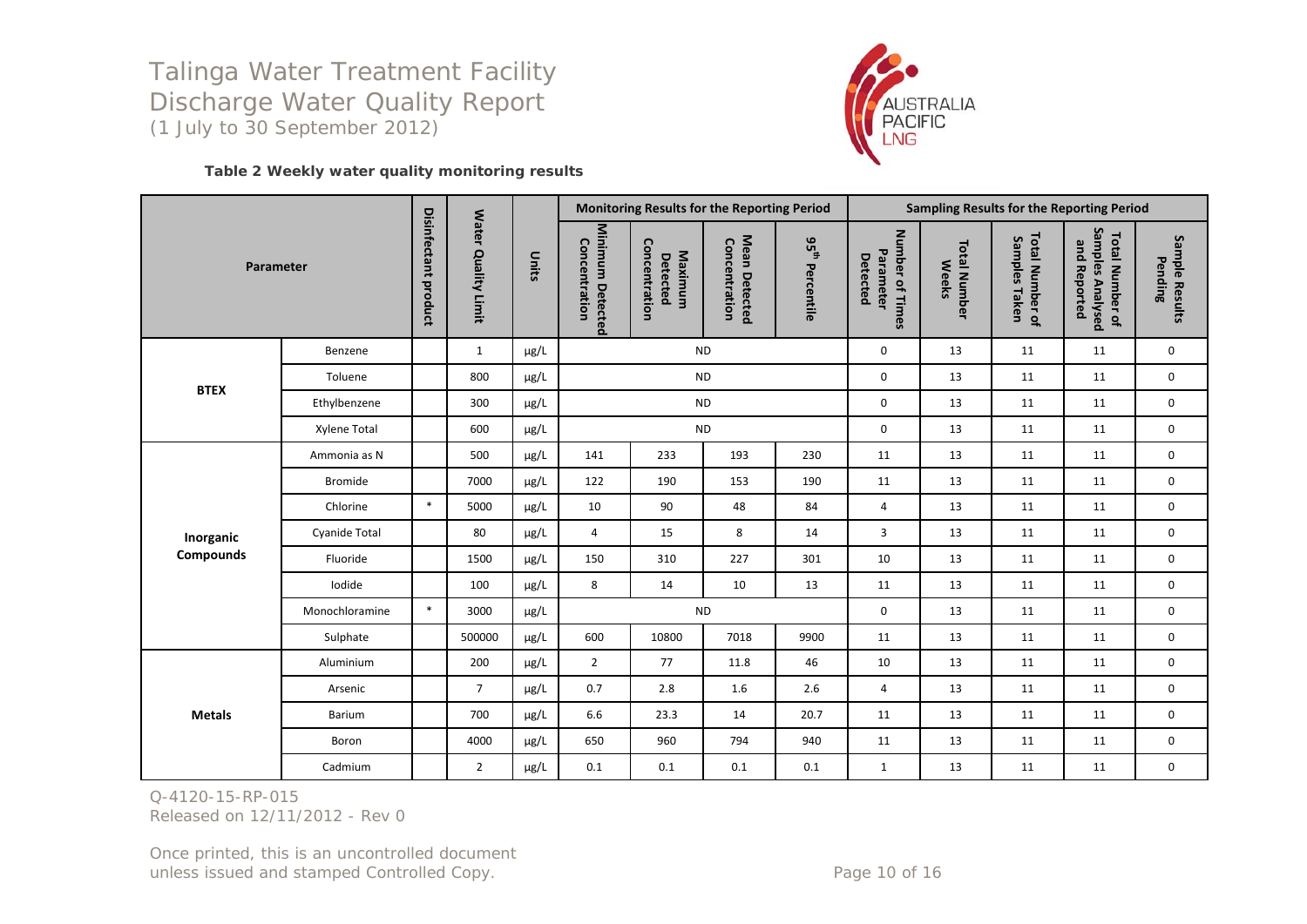

|                                        |                                        |                      |                     |           |                                   | Monitoring Results for the Reporting Period |                                |                             | <b>Sampling Results for the Reporting Period</b> |                                     |                                  |                                                            |                           |
|----------------------------------------|----------------------------------------|----------------------|---------------------|-----------|-----------------------------------|---------------------------------------------|--------------------------------|-----------------------------|--------------------------------------------------|-------------------------------------|----------------------------------|------------------------------------------------------------|---------------------------|
| Parameter                              |                                        | Disinfectant product | Water Quality Limit | Units     | Minimum Detected<br>Concentration | Concentration<br>Maximum<br>Detected        | Mean Detected<br>Concentration | $95^{\rm th}$<br>Percentile | Number of Times<br>Parameter<br>Detected         | <b>Total Number</b><br><b>Weeks</b> | Total Number of<br>Samples Taken | Samples Analysed<br><b>Total Number of</b><br>and Reported | Sample Results<br>Pending |
|                                        | Chromium                               |                      | 50                  | $\mu$ g/L | 0.6                               | 9.8                                         | 2.8                            | 7.8                         | $7^{\circ}$                                      | 13                                  | 11                               | 11                                                         | 0                         |
|                                        | Copper                                 |                      | 2000                | $\mu$ g/L | 0.6                               | 10.4                                        | 5.5                            | 9.4                         | 10                                               | 13                                  | 11                               | 11                                                         | 0                         |
|                                        | Iron                                   |                      | 300                 | $\mu$ g/L | 20                                | 90                                          | 38                             | 70                          | 9                                                | 13                                  | 11                               | 11                                                         | $\mathbf 0$               |
|                                        | Lead                                   |                      | 10                  | µg/L      | 0.2                               | 0.8                                         | 0.5                            | 0.8                         | 10                                               | 13                                  | 11                               | 11                                                         | 0                         |
|                                        | Manganese                              |                      | 500                 | $\mu$ g/L | $\mathbf{1}$                      | 5                                           | 2.8                            | 4.7                         | 4                                                | 13                                  | 11                               | 11                                                         | 0                         |
|                                        | Mercury                                |                      | $\mathbf{1}$        | $\mu$ g/L |                                   | <b>ND</b>                                   |                                |                             | $\mathbf 0$                                      | 13                                  | 11                               | 11                                                         | $\mathbf 0$               |
|                                        | Molybdenum                             |                      | 50                  | $\mu$ g/L | 0.1                               | 0.2                                         | 0.1                            | 0.2                         | $\overline{3}$                                   | 13                                  | 11                               | 11                                                         | $\mathbf 0$               |
|                                        | Nickel                                 |                      | 20                  | $\mu$ g/L | 0.2                               | 1.3                                         | 0.6                            | 1.2                         | 6                                                | 13                                  | 11                               | 11                                                         | 0                         |
|                                        | Strontium                              |                      | 4000                | $\mu$ g/L | 9.3                               | 35.6                                        | 21.2                           | 33                          | 11                                               | 13                                  | 11                               | 11                                                         | $\mathbf 0$               |
|                                        | Zinc                                   |                      | 3000                | µg/L      | 1.6                               | 9.1                                         | 3.6                            | 6.8                         | 11                                               | 13                                  | 11                               | 11                                                         | $\mathbf 0$               |
| <b>Nitrosamines</b>                    | $N-$<br>Nitrosodimethylamine<br>(NDMA) | $\ast$               | 0.1                 | $\mu$ g/L |                                   | <b>ND</b>                                   |                                |                             | 0                                                | 13                                  | 11                               | 11                                                         | 0                         |
| <b>Poly Aromatic</b><br>Hydrocarbons   | PAH (as B(a)P TEF)                     |                      | 0.01                | $\mu$ g/L |                                   | <b>ND</b>                                   |                                |                             | 0                                                | 13                                  | 11                               | 11                                                         | $\mathbf 0$               |
| <b>Total Petroleum</b><br>Hydrocarbons | <b>Total Petroleum</b><br>Hydrocarbons |                      | 200                 | $\mu$ g/L |                                   | <b>ND</b>                                   |                                |                             | 0                                                | 13                                  | 11                               | 11                                                         | 0                         |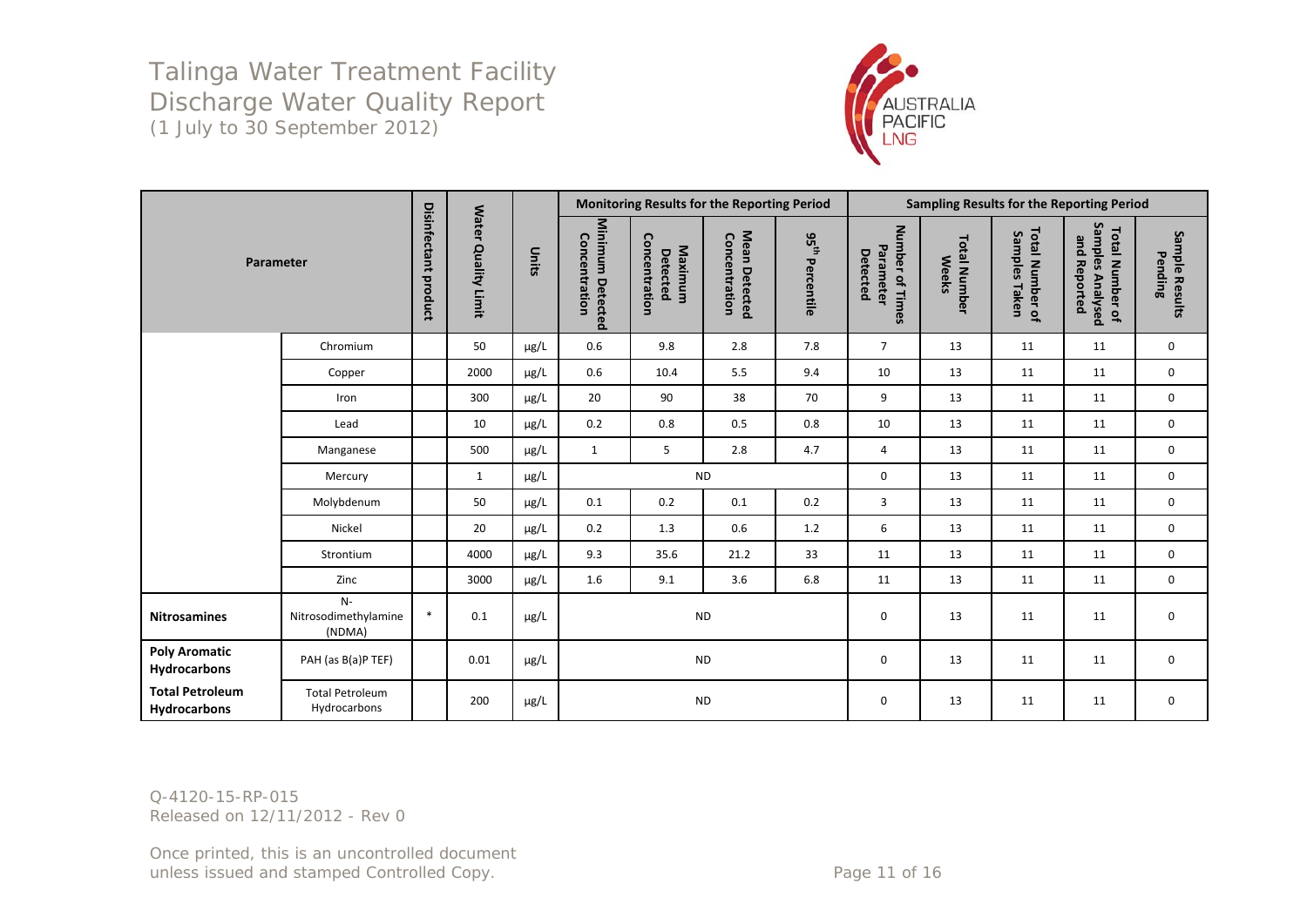

#### **Data Summary**

Whilst every effort has been made to assess and analyse all the parameters over the third quarter of 2012, there were certain instances (which are discussed below) where this was not possible or not necessary.

#### **No discharge**

No RO sample was taken for the week beginning 2/7/2012. This was because the plant was offline when samplers were there and was not going to be turned on for the rest of the week as the supervisor was off site.

No RO sample was taken for the week beginning 6/8/2012. This was because the plant was offline when samplers were there and was not going to be turned on for the rest of the week due to maintenance.

#### **Legend:**

ND – Not detected by the Laboratory

\* Indicates disinfection by-product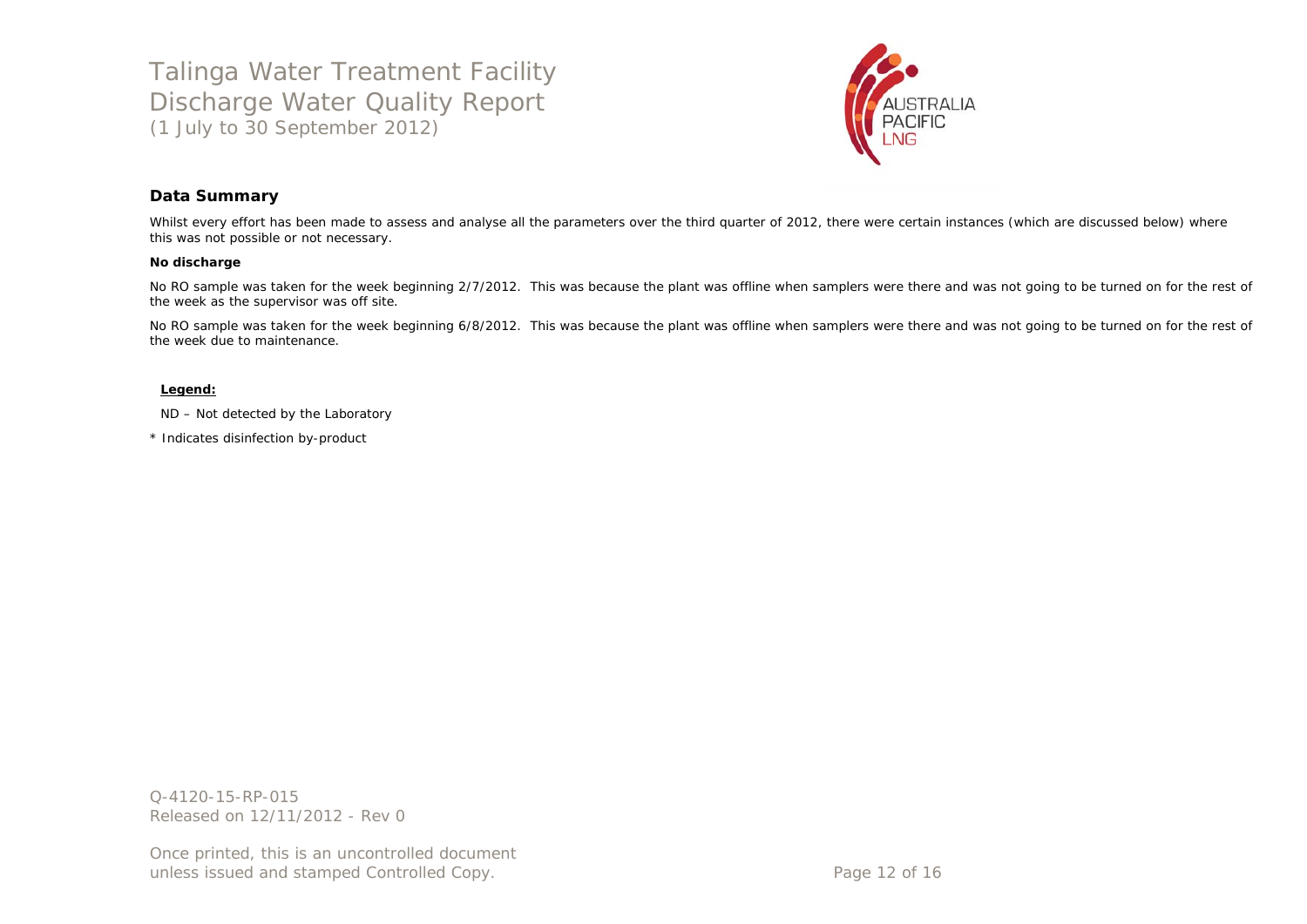

#### **Table 3 Quarterly Water Quality Monitoring Results**

|                                 |                         |                                |                                      |           | <b>Monitoring Results for the Reporting</b><br><b>Period</b> |                                      |                                | Sampling Results for the Reporting Period |                                          |                                     |                                       |                                                            |                           |
|---------------------------------|-------------------------|--------------------------------|--------------------------------------|-----------|--------------------------------------------------------------|--------------------------------------|--------------------------------|-------------------------------------------|------------------------------------------|-------------------------------------|---------------------------------------|------------------------------------------------------------|---------------------------|
| Parameter                       |                         | <b>Disinfectant</b><br>product | <b>Water</b><br><b>Quality Limit</b> | Units     | Minimum Detected<br>Concentration                            | Concentration<br>Maximum<br>Detected | Mean Detected<br>Concentration | 95 <sup>th</sup><br>Percentile            | Number of Times<br>Parameter<br>Detected | <b>Total Number</b><br><b>Weeks</b> | Total Number of<br>Samples<br>i Taken | Samples Analysed<br><b>Total Number of</b><br>and Reported | Sample Results<br>Pending |
| <b>Disinfection By-products</b> | Bromochloroacetonitrile | $\ast$                         | 0.7                                  | $\mu$ g/L |                                                              | <b>ND</b>                            |                                |                                           | 0                                        | 13                                  | 1                                     | $\mathbf{1}$                                               | 0                         |
|                                 | Dichloroacetonitrile    | $\ast$                         | $\overline{2}$                       | $\mu$ g/L |                                                              | <b>ND</b>                            |                                |                                           | $\mathbf 0$                              | 13                                  | 1                                     | 1                                                          | 0                         |
| <b>Endocrine-Disrupting</b>     | <b>Bisphenol A</b>      |                                | 200                                  | µg/L      | <b>ND</b>                                                    |                                      |                                |                                           | $\mathbf 0$                              | 13                                  | $\mathbf{1}$                          | $\mathbf{1}$                                               | 0                         |
| <b>Chemicals and Hormones</b>   | Nonylphenol             |                                | 500                                  | $\mu$ g/L |                                                              | <b>ND</b>                            |                                |                                           |                                          | 13                                  | $\mathbf{1}$                          | 1                                                          | 0                         |
|                                 | Antimony                |                                | $\overline{3}$                       | $\mu$ g/L |                                                              | <b>ND</b>                            |                                |                                           | $\mathbf 0$                              | 13                                  | $\mathbf{1}$                          | 1                                                          | $\mathbf 0$               |
| <b>Metals</b>                   | Selenium                |                                | 10                                   | µg/L      |                                                              | <b>ND</b>                            |                                |                                           | $\mathbf 0$                              | 13                                  | 1                                     | 1                                                          | 0                         |
|                                 | Silver                  |                                | 100                                  | $\mu$ g/L |                                                              | <b>ND</b>                            |                                |                                           | $\mathbf 0$                              | 13                                  | $\mathbf{1}$                          | $\mathbf{1}$                                               | $\mathbf 0$               |
|                                 | Vanadium                |                                | 50                                   | µg/L      |                                                              | <b>ND</b>                            |                                |                                           | 0                                        | 13                                  | 1                                     | 1                                                          | 0                         |
|                                 | Bromodichloromethane    | $\ast$                         | 6                                    | $\mu$ g/L |                                                              | <b>ND</b>                            |                                |                                           | $\mathbf 0$                              | 13                                  | $\mathbf{1}$                          | $\mathbf{1}$                                               | $\mathbf 0$               |
| <b>Trihalomethanes</b>          | Bromoform               | $\ast$                         | 100                                  | μg/L      |                                                              | <b>ND</b>                            |                                |                                           | 0                                        | 13                                  | $\mathbf{1}$                          | $\mathbf{1}$                                               | $\mathbf 0$               |
|                                 | Dibromochloromethane    |                                | 100                                  | µg/L      |                                                              | <b>ND</b>                            |                                |                                           | 0                                        | 13                                  | $\mathbf{1}$                          | $\mathbf{1}$                                               | $\mathbf 0$               |
|                                 | Chloroform              | $\ast$                         | 200                                  | μg/L      | 2.3                                                          | 2.3                                  | 2.3                            | 2.3                                       | 1                                        | 13                                  | 1                                     | 1                                                          | 0                         |
|                                 | Alpha Emitters          |                                | 0.5                                  | Bq/L      |                                                              | <b>ND</b>                            |                                |                                           | 0                                        | 13                                  | 1                                     | 1                                                          | 0                         |
| <b>Radiological Products</b>    | <b>Beta Emitters</b>    |                                | 0.5                                  | Bq/L      |                                                              | <b>ND</b>                            |                                |                                           | 0                                        | 13                                  | 1                                     | 1                                                          | 0                         |

Note that the detection limit of Bromochloroacetonitrile and Dichloroacetonitrile was 5 µg/L.

Q-4120-15-RP-015 Released on 12/11/2012 - Rev 0

Once printed, this is an uncontrolled document unless issued and stamped Controlled Copy. The example of the Page 13 of 16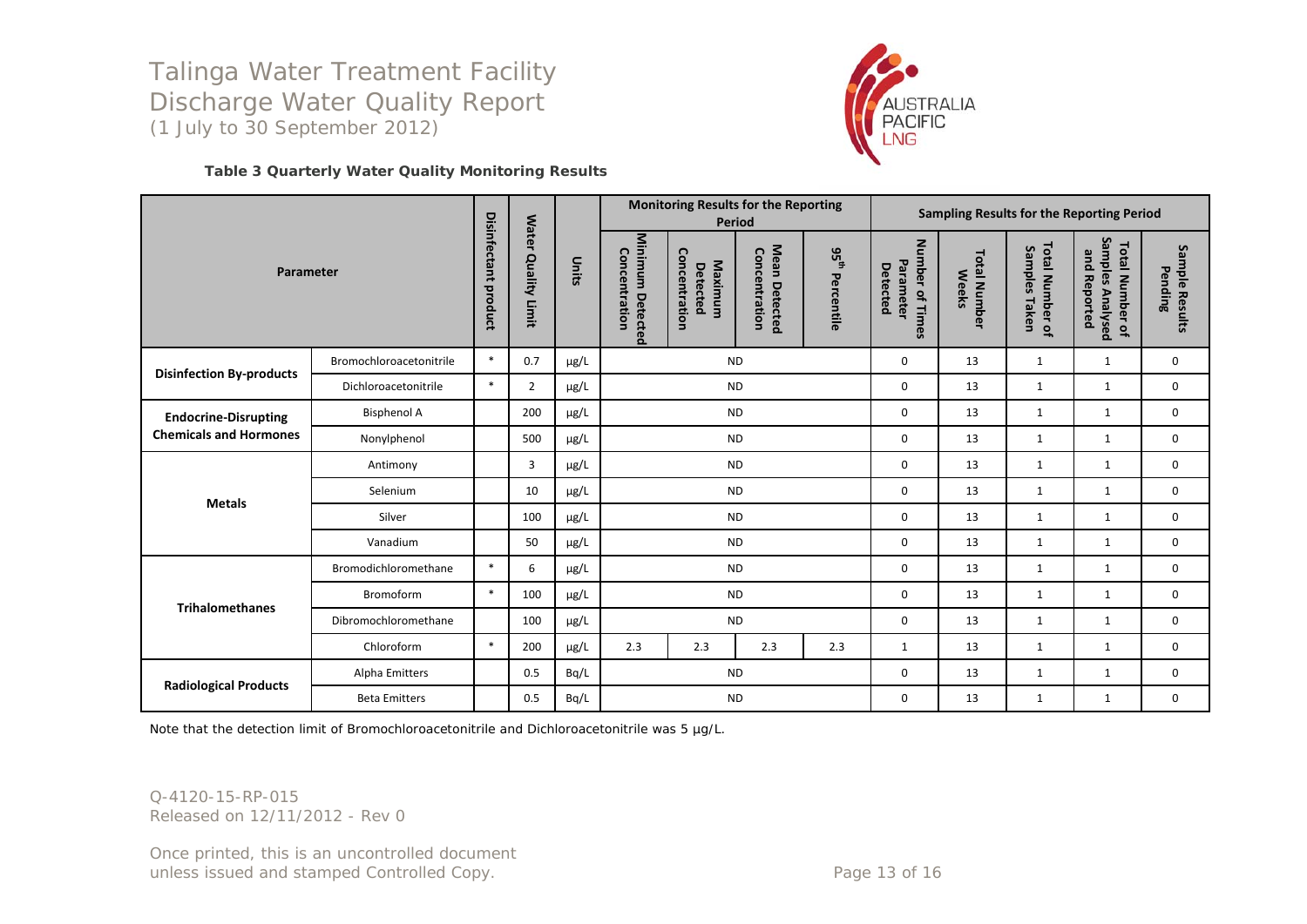

### **Glossary**

The parameters required to be monitored by Australia Pacific LNG by DEHP are in many cases not found within treated CSG water or the water treatment industry. The monitoring undertaken by Australia Pacific LNG is designed to provide a conservative level of assurance to ensure the protection of public health. A brief definition of the sets of parameters contained within the reported information is provided below.

**BTEX** – BTEX is an acronym representing benzene, toluene, ethylbenzene, and xylenes. These are compounds that may be associated with oil and gas production. BTEX are generally not associated with CSG production, although may occur at trace levels.

**Chlorinated Hydrocarbons** – These are organic compounds that may be generated as a by-product of chlorination. They are considered commonplace in everyday life and can occur naturally, in some animals or as the by-product of fires.

**Disinfection By-products** – Disinfectants are routinely used in water treatment facilities to remove biological contaminants (predominantly algae and bacteria) that may decrease the efficiency and integrity of the water treatment process. Disinfectants may react with naturally-occurring matter to form by-products.

**Endocrine-Disrupting Chemicals (EDCs) and Hormones** – The two relevant compounds include Bisphenol A (BPA) and Nonylphenol. BPA is often associated with moulded plastic. Nonylphenol can be found in commercial detergents.

**Haloacetic acids** – These can be a by-product of drinking water chlorination or chloramination (that is the use of disinfectant). These are routine methods used for disinfection of drinking water to remove bacteria and other microbiological organisms.

**Inorganic Compounds** – These compounds are non-carbon based elements. In terms of drinking water chemistry they include compounds such as ammonia, bromide and fluoride.

**Metals** – These naturally occur in drinking water due to the water passing through metalenriched rock. Certain metals are essential for life. Also specific metal-based salts, namely calcium and magnesium, are added to the treated CSG water prior to discharge to the River to ensure a minimum level is present to protect the environment.

**Nitrosomines** – These compounds are commonly associated with water treatment facilities that utilise chloramines for disinfection and include N-Nitrosodiethylamine (NDEA) and N-Nitrosodimethylamine (NDMA).

**Polycyclic Aromatic Hydrocarbons (PAH)** – PAH occur in oil, coal and tar products and may be associated with water extracted from coal seams at low levels. They are naturally occurring and do not readily dissolve in water.

**Total Petroleum Hydrocarbons (TPH)** – TPH is the term given to a mixture of hydrocarbons (compounds that contain hydrogen and carbon) that occur naturally and in oil, coal and tar products. TPH may be associated with CSG water at low levels.

**Trihalomethanes** – These include the branch of chemical compounds that may be formed as a by-product of disinfecting drinking water with chorine or monochloramine.

Q-4120-15-RP-015 Released on 12/11/2012 - Rev 0

Once printed, this is an uncontrolled document unless issued and stamped Controlled Copy. The extended of 16 and 20 and 20 and 20 and 20 and 20 and 20 and 20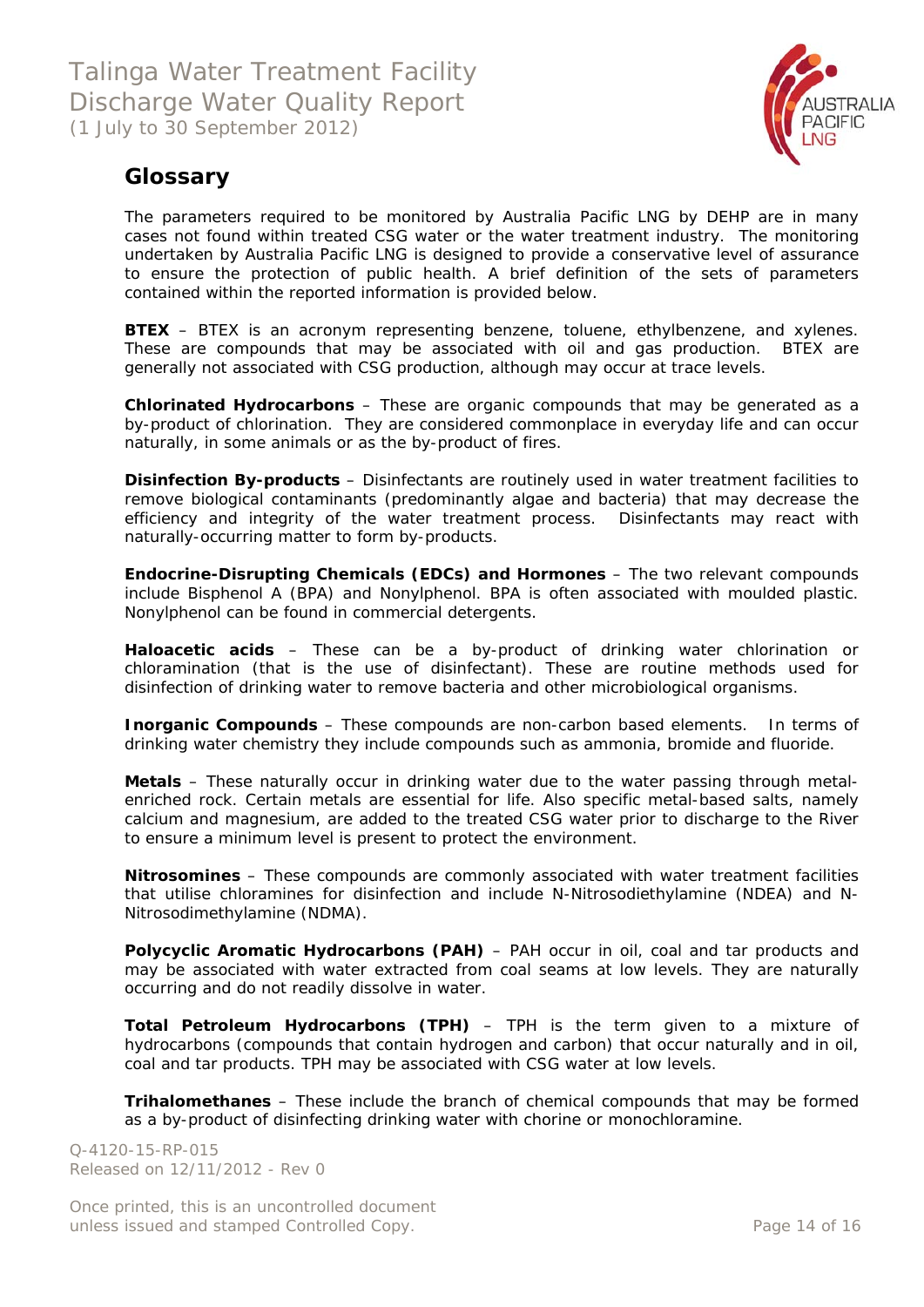

**Radiological Products** – These occur naturally in drinking water at extremely low concentrations *via* contact with certain rocks such as granite.

| Term/Abbreviation/Acronym    | <b>Definition</b>                                 |
|------------------------------|---------------------------------------------------|
| μg                           | Micrograms (1 $\times$ 10 <sup>-6</sup> grams)    |
| <b>Australia Pacific LNG</b> | Australia Pacific LNG Pty Limited                 |
| Bq                           | Becquerel(s)                                      |
| <b>CSG</b>                   | Coal seam gas                                     |
| <b>DEHP</b>                  | Department of Environment and Heritage Protection |
| <b>DERM</b>                  | Department of Environment and Resource Management |
| $\mathsf{L}$                 | Litre(s)                                          |
| <b>LNG</b>                   | Liquefied natural gas                             |
| <b>NATA</b>                  | National Association of Testing Authorities       |
| <b>ND</b>                    | Not detected                                      |
| QLD                          | Queensland                                        |
| the Act                      | Water Supply (Safety and Reliability) Act 2008    |
| <b>TWTF</b>                  | Talinga Water Treatment Facility                  |

## **ABBREVIATIONS & ACRONYMS**

This Report has been produced in accordance with the Queensland Government's *Public Reporting Guideline for Recycled Water Schemes* (DERM, 2011) and the *Water Supply (Safety and Reliability) Act 2008* (the Act).

Q-4120-15-RP-015 Released on 12/11/2012 - Rev 0

Once printed, this is an uncontrolled document unless issued and stamped Controlled Copy. The extendion of the Page 15 of 16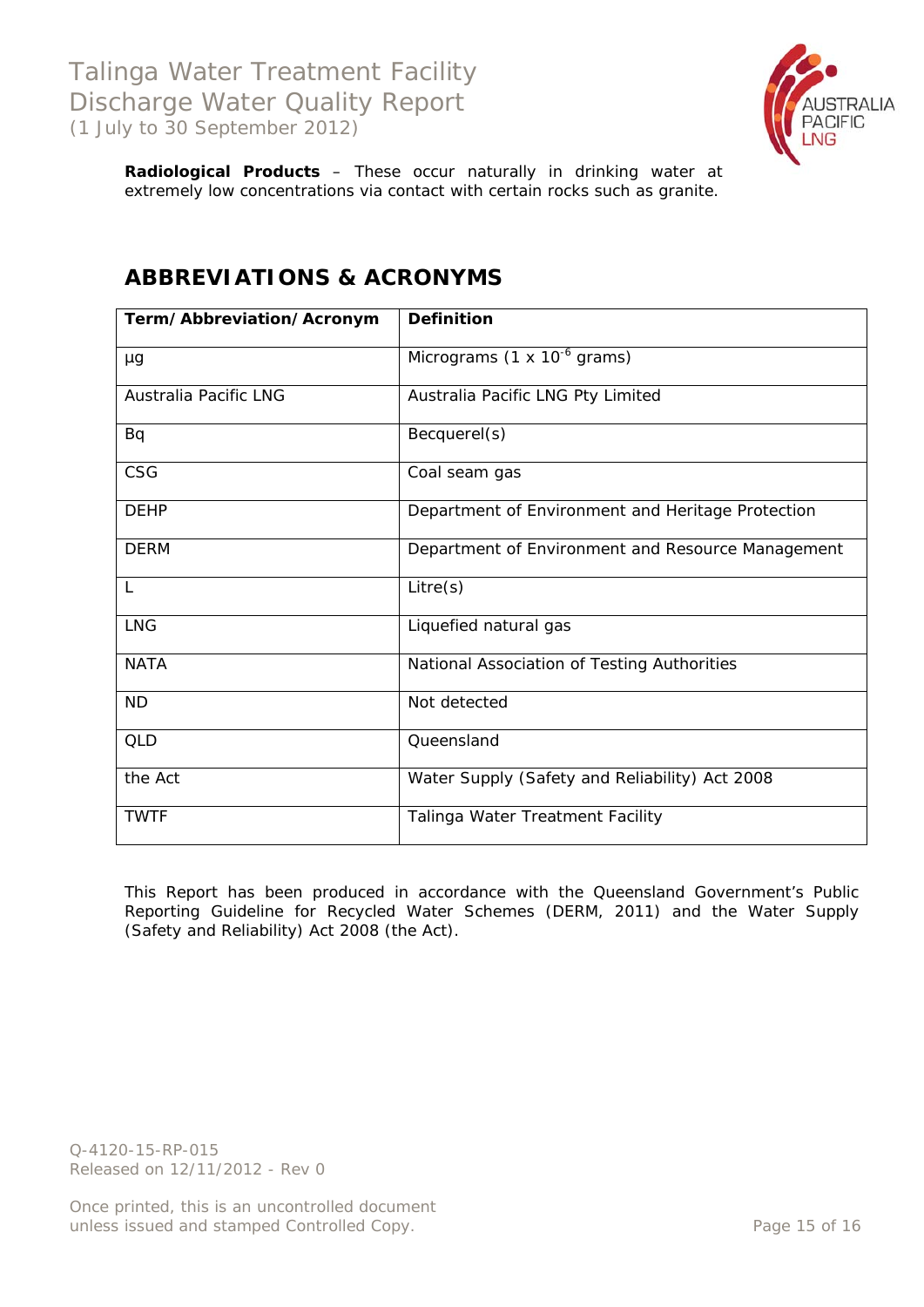

# **Document control**

| Author (To whom any changes are to be recommended)                       |                       |   |                      |                  |  |                    |  |
|--------------------------------------------------------------------------|-----------------------|---|----------------------|------------------|--|--------------------|--|
| <b>Position</b>                                                          |                       |   | Incumbent            |                  |  |                    |  |
| Field Water Engineer - Talinga                                           |                       |   | A Denman             |                  |  |                    |  |
| <b>Stakeholders and other contributors</b>                               |                       |   |                      |                  |  |                    |  |
| <b>Position</b>                                                          |                       |   | <b>Incumbent</b>     |                  |  |                    |  |
| Senior Environmental Adviser Technical                                   |                       |   | M Kernke             |                  |  |                    |  |
|                                                                          |                       |   |                      |                  |  |                    |  |
|                                                                          |                       |   |                      |                  |  |                    |  |
| <b>Reviewed by</b>                                                       |                       |   |                      |                  |  |                    |  |
| <b>Position</b>                                                          |                       |   | <b>Incumbent</b>     |                  |  | <b>Review date</b> |  |
| Compliance, Systems Reporting Manager                                    |                       |   | <b>B</b> Jones       |                  |  | 8/11/2012          |  |
| Environment, Approvlas and Strategy Manager                              | 9/11/2012<br>Rob Ully |   |                      |                  |  |                    |  |
| <b>Approved by</b>                                                       |                       |   |                      |                  |  |                    |  |
| <b>Position</b>                                                          | Incumbent             |   | <b>Approval date</b> |                  |  |                    |  |
| Manager - Approvals Land and Stakeholder                                 |                       |   | R Pickering          |                  |  | 12/11/2012         |  |
| <b>History</b>                                                           |                       |   |                      |                  |  |                    |  |
| Date                                                                     | <b>Author</b>         |   | <b>Version</b>       | Nature of change |  |                    |  |
| 12/11/2012                                                               | <b>AMD</b>            | 0 |                      | Original Issue   |  |                    |  |
| <b>Related documents</b>                                                 |                       |   |                      |                  |  |                    |  |
| <b>Title</b>                                                             | <b>Review Date</b>    |   |                      |                  |  |                    |  |
|                                                                          |                       |   |                      |                  |  |                    |  |
| <b>Review Requirements</b>                                               |                       |   |                      |                  |  |                    |  |
| Not required.                                                            |                       |   |                      |                  |  |                    |  |
| <b>Controlled document location</b>                                      |                       |   |                      |                  |  |                    |  |
|                                                                          |                       |   |                      |                  |  |                    |  |
| Key Document (Refer definitions in Key Documents Directive to determine) |                       |   |                      |                  |  |                    |  |
| This document is not an Australia Pacific LNG Key Document               |                       |   |                      |                  |  |                    |  |

Q-4120-15-RP-015 Released on 12/11/2012 - Rev 0

Once printed, this is an uncontrolled document unless issued and stamped Controlled Copy. The extendion of the Page 16 of 16